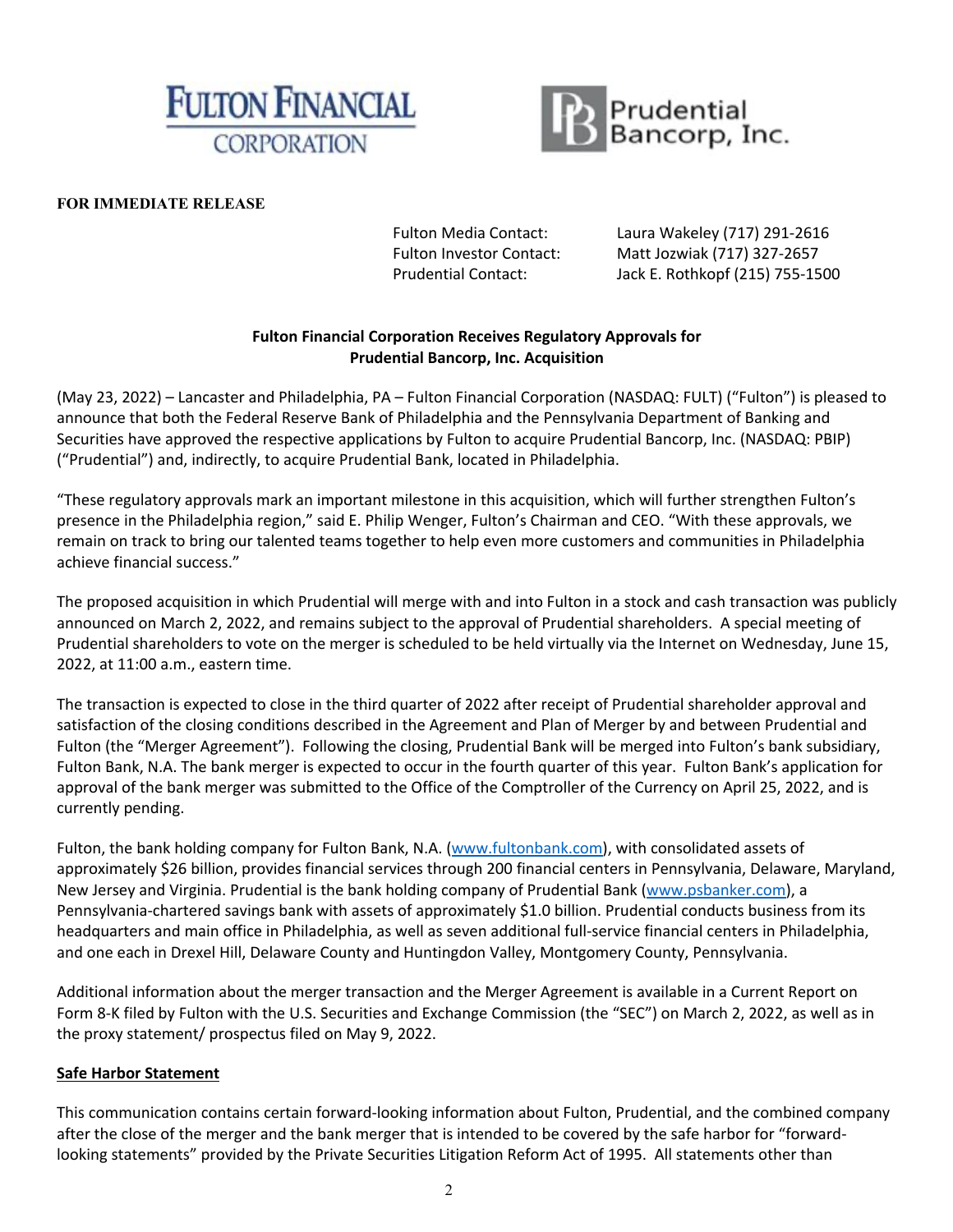statements of historical fact are forward-looking statements. Such statements involve inherent risks, uncertainties and contingencies, many of which are difficult to predict and are generally beyond the control of Fulton, Prudential and the combined company. Readers are cautioned that a number of important factors could cause actual results to differ materially from those expressed in, or implied or projected by, such forward-looking statements.

Forward-looking statements can be identified by the use of words such as "may," "should," "will," "could," "estimates," "predicts," "potential," "continue," "anticipates," "believes," "plans," "expects," "future," "intends," "projects," the negative of these terms and other comparable terminology. These forward-looking statements include, but are not limited to, statements regarding the outlook and expectations of Fulton and Prudential with respect to the merger, the strategic benefits and financial benefits of the merger, including the expected impact of the transaction on Fulton's future financial performance (including anticipated accretion to earnings per share and other metrics), and the timing of the closing of the transaction.

Forward-looking statements are neither historical facts, nor assurance of future performance. Instead, the statements are based on current beliefs, expectations and assumptions regarding the future of the businesses of Fulton and Prudential, future plans and strategies, projections, anticipated events and trends, the economy and other future conditions. Because forward-looking statements relate to the future, they are subject to inherent uncertainties, risks and changes in circumstances that are difficult to predict and many of which are outside of the control of either Fulton or Prudential, and actual results and financial condition may differ materially from those indicated in the forwardlooking statements. Therefore, you should not unduly rely on any of these forward-looking statements.

All forward-looking statements included in this communication are based on information available at the date hereof. Pro forma, projected and estimated numbers are used for illustrative purposes only and are not forecasts, and actual results may differ materially. Fulton and Prudential are under no obligation to (and expressly disclaim any such obligation to) update or alter these forward-looking statements, whether as a result of new information, future events or otherwise except as required by law.

Forward-looking statements contained in this communication are subject to, among others, the following risks, uncertainties and assumptions:

- the possibility that the anticipated benefits of the transaction, including anticipated cost savings and strategic gains, are not realized when expected or at all, including as a result of the impact of, or challenges arising from, the integration of Prudential into Fulton or as a result of the strength of the economy, competitive factors in the areas where Fulton and Prudential do business, or as a result of other unexpected factors or events;
- the timing and completion of the merger transaction is dependent on the satisfaction of customary closing conditions contained in the Merger Agreement, including approval by Prudential shareholders, which cannot be assured, the satisfaction of certain other conditions that are specific to this transaction, and various factors that cannot be predicted with precision at this point;
- the occurrence of any event, change or other circumstances that could give rise to the right of one or both of the parties to terminate the Merger Agreement;
- potential adverse reactions or changes to business or employee relationships, including those resulting from the announcement or completion of the merger;
- the outcome of any legal proceedings related to the merger which may be instituted against Fulton or Prudential;
- unanticipated challenges or delays in the integration of Prudential's business into Fulton's business and or the conversion of Prudential's operating systems and customer data onto Fulton's may significantly increase the expense associated with the merger; and
- other factors that may affect future results of Fulton and Prudential.